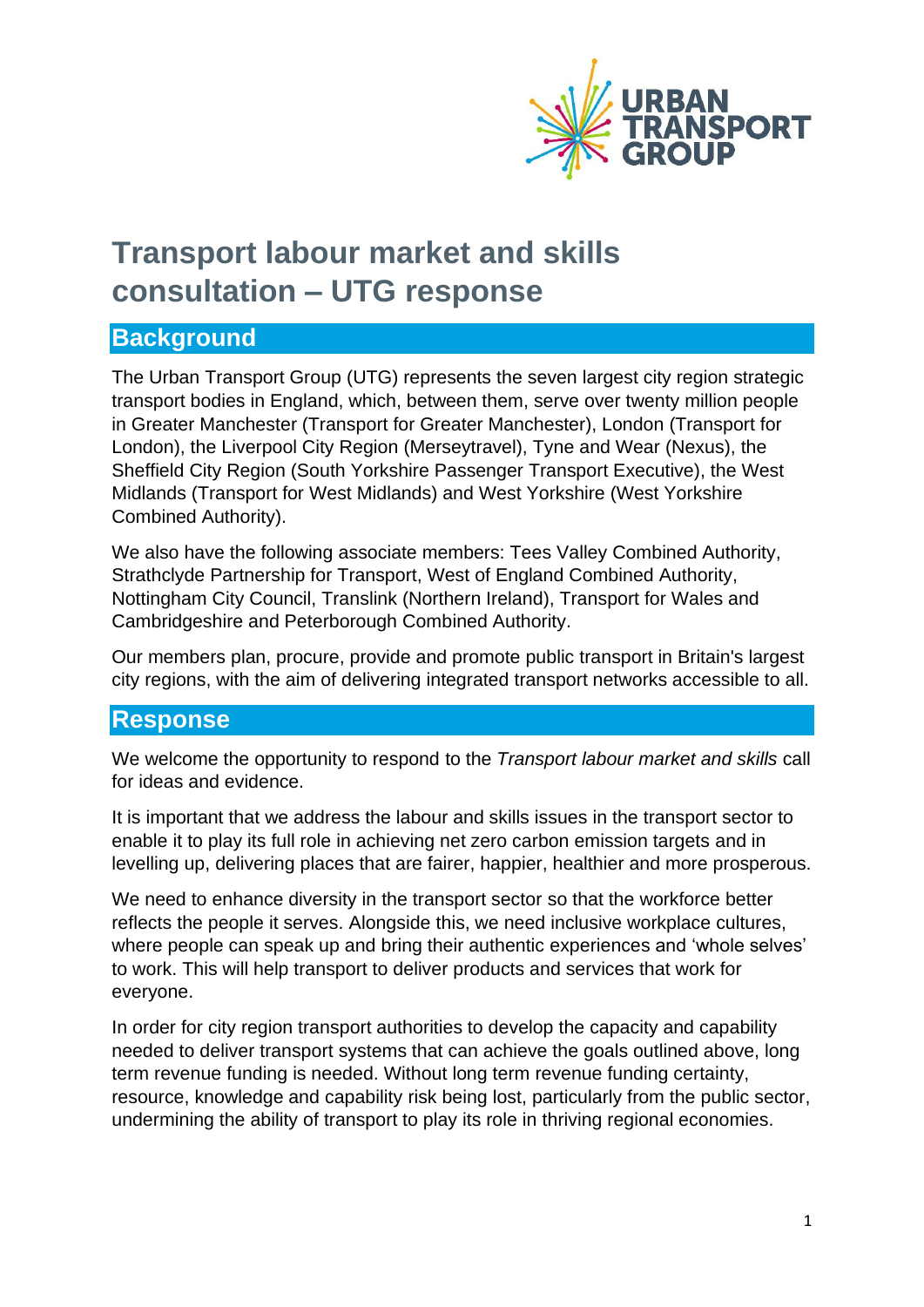

#### **Question 1 – In your view, what skills does the transport sector need in the future?**

There is a need for additional transport planners and engineers to deliver the transport infrastructure we need. We need to focus on the skills that will be needed for delivering a decarbonised transport system by 2050, in line with UK targets for achieving net zero carbon emissions.

Transport planning will need to move away from the traditional predict and provide approach, to a strategic one which recognises the need to make rapid and deep reductions to carbon emissions, with an increasing focus on public transport and active travel. We will also need to train mechanics and other professions to deal with zero emission vehicles as they are taken up into fleets in the coming decades.

As digital technologies become increasingly ubiquitous within the transport sector, digital skills are evermore essential to make the most of the opportunities on offer. However, it is an area where transport authorities often lack capacities and capabilities. Skills that will increasingly be needed include the ability to handle and analyse the large volumes of data that could be generated by technologies such as connected and autonomous vehicles and to translate these insights into improvements on the ground. The Local Government Association has previously said that these kinds of tasks are 'likely to become a key function of local highway authorities in the near future.'

There have been widely reported shortages of bus drivers, in part exacerbated by competition from the HGV sector - which may offer higher salaries – as well as by reduced numbers of driving tests able to be taken during the Covid-19 pandemic. Bus drivers are an aging workforce, and it is important to attract people to these roles to ensure services are not undermined.

There are wider challenges in attracting talent to the public sector, particularly when competing with private sector employers who can often offer higher salaries and benefits.

### **Question 2 – How, in your view, can current qualification and training routes be made more accessible for those who want to pursue a career in the transport sector?**

There needs to be a range of qualification and training routes in the transport sector, from apprenticeships through to degrees. At present there are gaps in the existing apprenticeship standards, particularly around traffic management and the bus sector. We also need to ensure that training reflects the current challenges facing the transport sector, in particular the need to deliver decarbonised transport systems in the coming decades.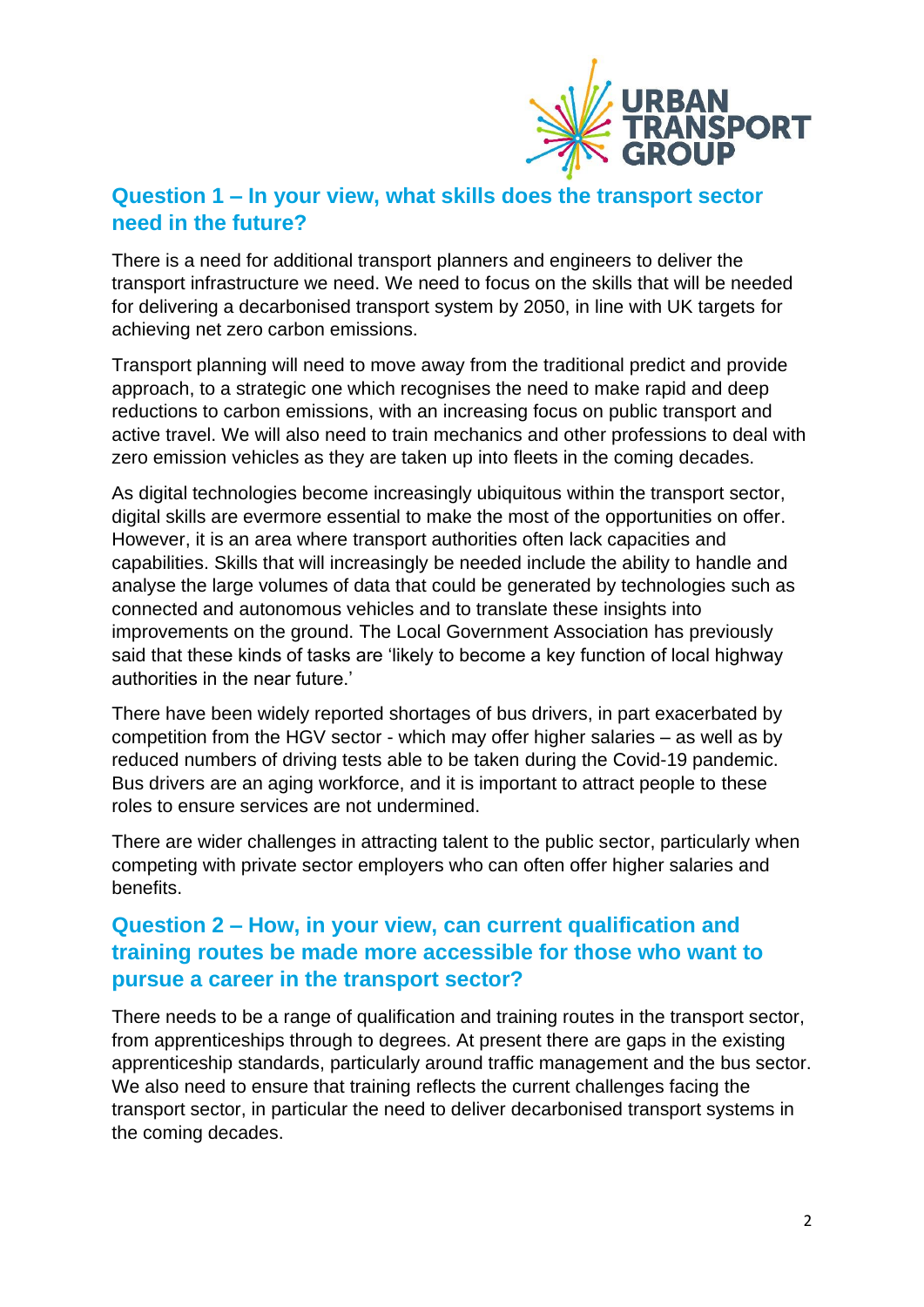

Improved training and development opportunities for those already in the transport sector could help to improve retention, so we don't lose talent. This is particularly important in the public sector, where employers are competing for talent with private sector employers, who can often offer higher salaries and benefits.

### **Question 3 – What, in your view, are effective ways to attract young people and career changers into a career in the transport sector?**

We need to do more to showcase and promote the range of opportunities and diversity of careers within the transport sector. Often people think about the more obvious jobs in the transport sector, e.g. drivers, maintenance etc., but there are a huge variety of roles available in the transport sector and different pathways to entry.

To attract a wider field of candidates, there is a need to highlight that the sector is as much about people and connecting them to opportunities as it is about vehicles and infrastructure.

We also need to recognise that young people are increasingly driven by the desire to have a positive impact in the world and that careers in transport offer the potential to transform people's lives, their health and to deliver a greener future.

## **Question 4 – What, in your view, are the barriers to further increasing diversity, inclusion and social mobility in the transport sector?**

In order to attract more diverse talent to the transport sector, we need to address negative perceptions of the transport industry and the lack of profile for the breadth of opportunities within the sector.

White males are over-represented in the transport sector meaning that it may not look and feel like an attractive option for diverse candidates, perpetuating the imbalance.

Technical barriers can also limit the attractiveness of the transport sector to those from diverse backgrounds. For example, chartership and other high levels of technical requirements for roles may limit who can apply for a role, where people might be able to train on the job for a specific role if they have transferable skills.

The lack of inclusive culture for people entering the transport workforce may impact on both recruitment and retainment in the transport sector. For example, marginalised groups experiencing micro aggressions or other discriminatory behaviour in the workplace. There are also challenges around facilities which may not meet the needs of everyone, including appropriate toilet and changing facilities for all genders, religious or cultural facilities and accessibility. Furthermore, not all workplaces offer the flexibility to accommodate the needs of people with caring responsibilities. These issues need to be addressed in order to increase diversity, inclusion and social mobility in the transport sector.